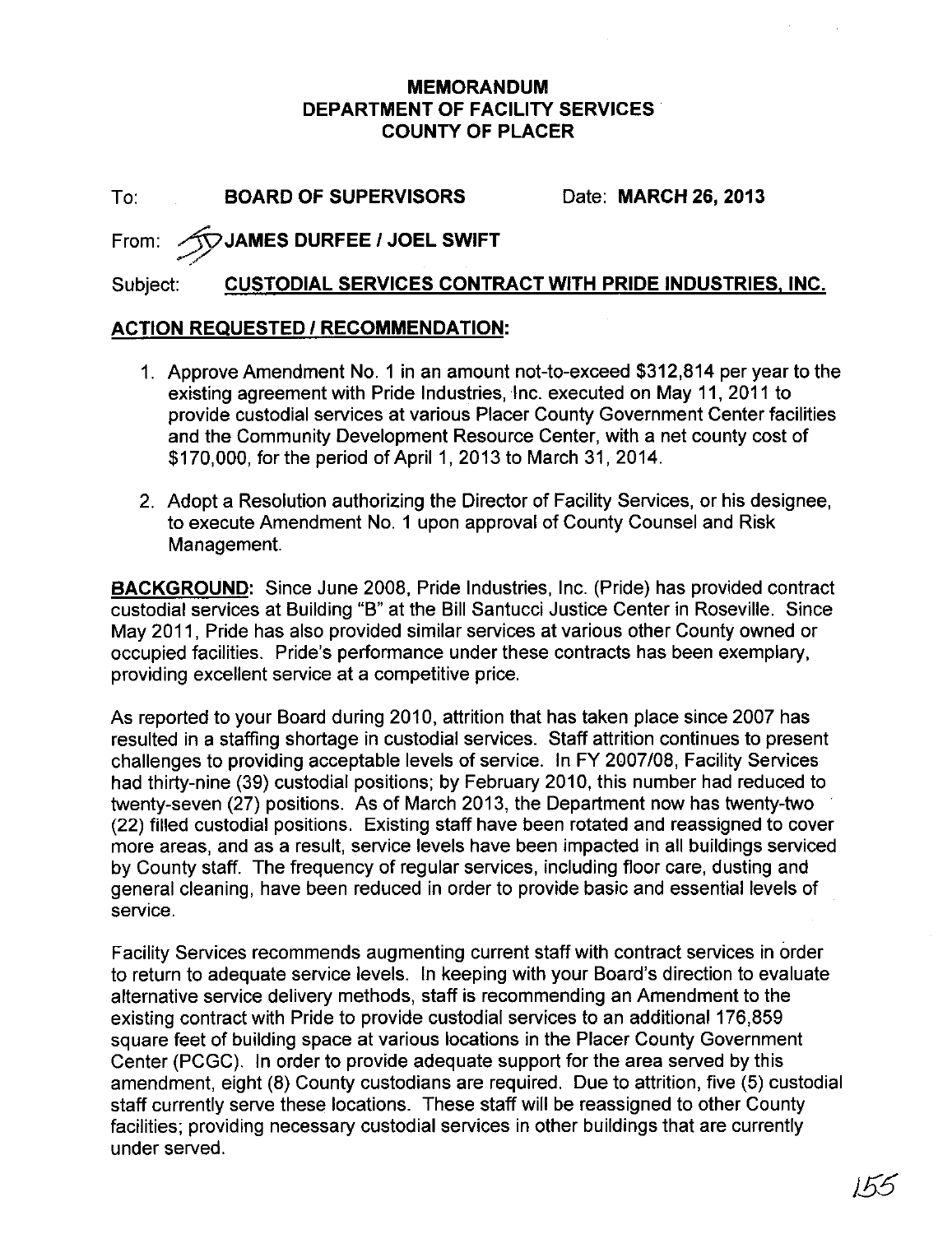Facility Services has negotiated the amendment with Pride to perform the required services. Direct negotiation of this contract with Pride is permitted pursuant to the County Purchasing Policy Manual Exemption 1.3.(s), when allowing purchases of commodities and services from public and private non-profit corporations operating workcenters for the disabled. Consistent with the existing contracts, the proposed Amendment assumes service levels consistent with historic levels of service in other general occupancy County facilities. Pride proposes to perform the additional services for a total annual fee of \$312,814 per year.

In order to provide adequate custodial services for County facilities, it is necessary for your Board to approve a contract Amendment with Pride, in an amount not-to-exceed \$312,814 per year. This will increase the annual contract to an amount not to exceed \$505,739 per year.

**ENVIRONMENTAL CLEARANCE:** This project is exempt from the California Environmental Quality Act pursuant to Section 15301 - that provides for operation, repair, maintenance, or minor alteration of existing structures or facilities not expanding existing uses.

**FISCAL IMPACT:** The cost of the Amendment as proposed will be \$312,814 in the first year, funded through salary savings. The Proposed Budget Fiscal Year 2013/2014 includes a request for augmentation for custodial costs included in this contract.

ATTACHMENTS: ATTACHMENT A - PROPOSED CONTRACT SERVICE LOCATIONS RESOLUTION

#### JD:JS:SH

CC: COUNTY EXECUTIVE OFFICE<br>PROCUREMENT SERVICES

T:\FAC\BSMEMO2013\PRIDEAMENDMENT.DOC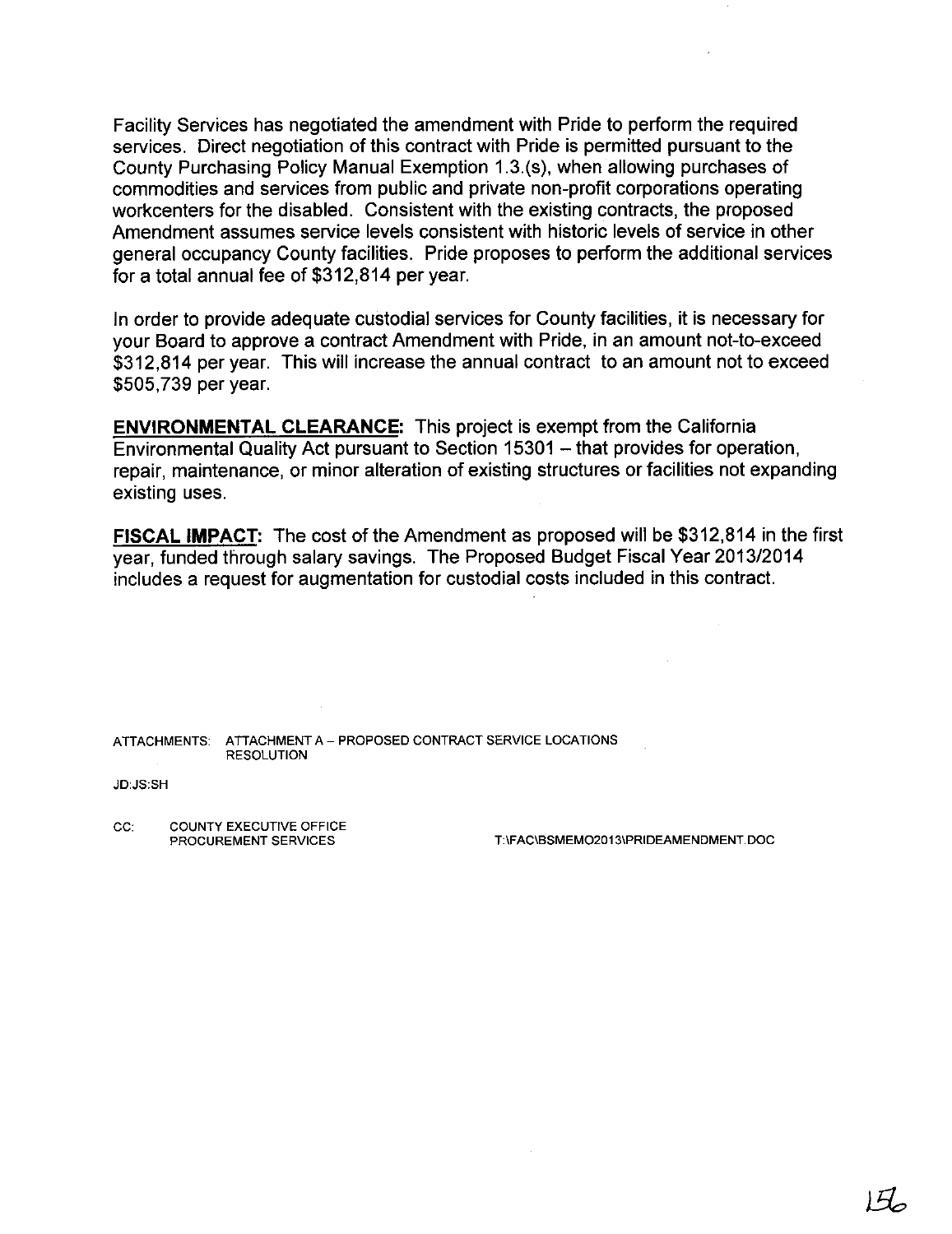# **Before the Board of Supervisors County of Placer, State of California**

In the matter of: A RESOLUTION DELEGATING **Resol.** Resol. **AUTHORITY TO THE DIRECTOR OF FACILITY SERVICES, OR HIS DESIGNEE, TO EXECUTE A CONTRACT** AMENDMENT AND **TAKE ACTIONS TO ADMINISTER CONTRACT AMENDMENT REGARDING CUSTODIAL SERVICES FOR VARIOUS COUNTY FACILITIES**

The following **RESOLUTION** was duly passed by the Board of Supervisors of the County of Placer at a regular meeting held **with the County of Placer at a regular meeting** by the following vote on roll call:

Ayes:

Noes:

Absent:

Signed and approved by me after its passage.

Attest:

Chair, Board of Supervisors

Clerk of said Board

**BE IT HEREBY RESOLVED** by the Board of Supervisors of the County of Placer, State of California, that this Board delegates authority to the Director of Facility Services, or his designee, to execute a contract Amendment and take other related actions to administer said contract Amendment with Pride Industries, Inc. for custodial services at various County facilities upon approval of County Counsel and Risk Management for a total amendment expenditure not-to-exceed \$312,813.44.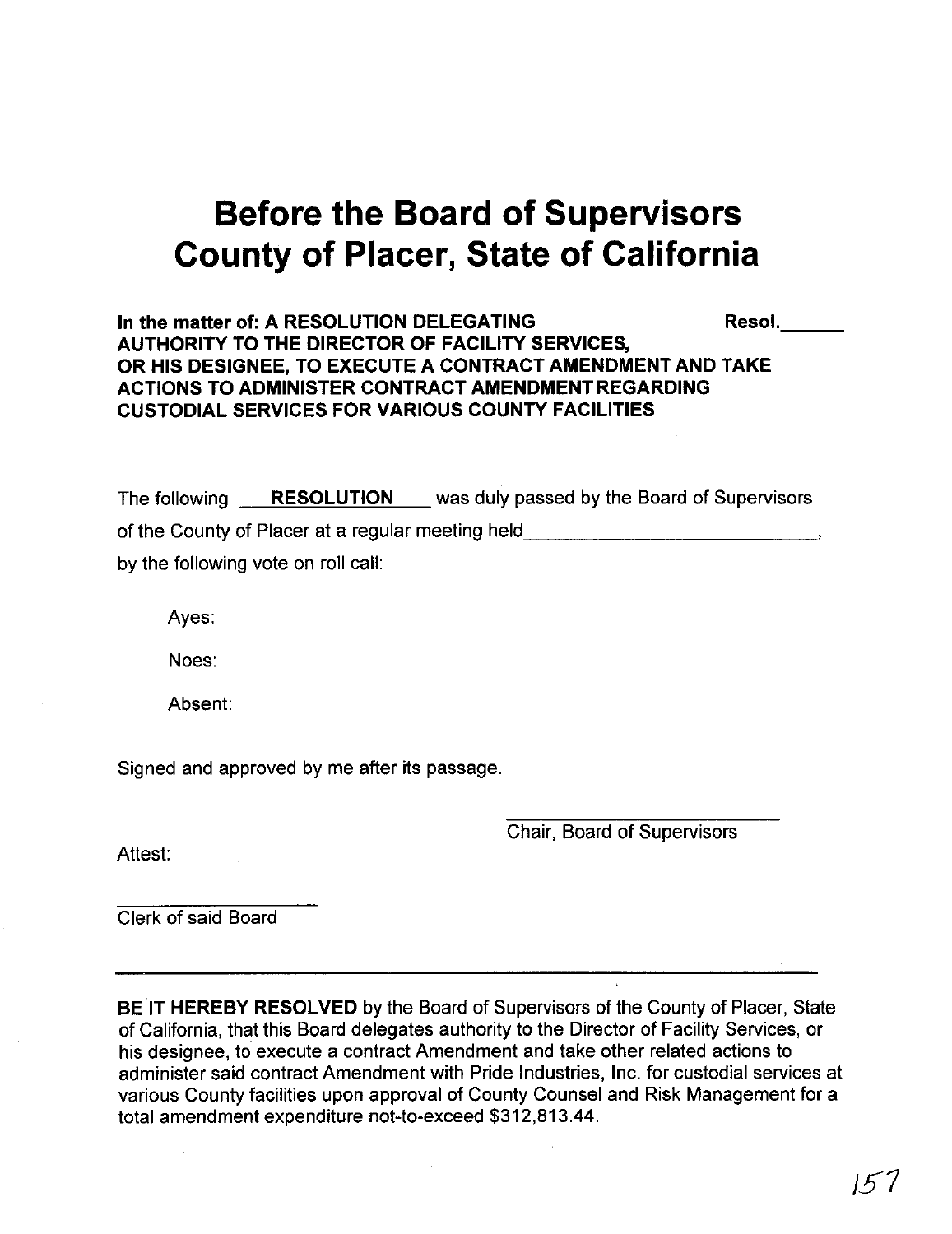CONTRACT NO. \_

#### FIRST AMENDMENT TO AGREEMENT FOR CUSTODIAL SERVICES AT PCGC WITH PRIDE INDUSTRIES, INC. A CALIFORNIA NON-PROFIT CORPORATION

THIS FIRST AMENDMENT MADE AND ENTERED into this day of 2013, by and between the COUNTY OF PLACER, hereinafter referred to as "COUNTY", a political subdivision of the State of California, and PRIDE INDUSTRIES, INC., hereinafter referred to as "CONTRACTOR".

#### WITNESSETH:

WHEREAS, on the 11<sup>TH</sup> day of May, 2011, the COUNTY and CONTRACTOR entered into a contract for the purpose of providing Custodial Services for various COUNTY owned or occupied facilities; and

WHEREAS, COUNTY and CONTRACTOR have agreed to additional services to be provided to COUNTY by CONTRACTOR under the Contract and the compensation to be paid therefore,

NOW, THEREFORE, it is hereby agreed by the parties, as follows:

1. Paragraph 4. AMOUNT OF PAYMENT, SECTION C shall be deleted, and replaced in its entirety with:

"The COUNTY shall pay CONTRACTOR Five Hundred Five Thousand, Seven Hundred Thirty Eight Dollars and 80/100 (\$505,738.80), as base payment for the following year April 01, 2013 through March 31, 2014."

2. Exhibit B "Scope of Services and Fee Schedule": Exhibit B Section 1. SCOPE OF SERVICES, Locations: shall be amended by adding the following Locations: "Placer County Government Center (PCGC) buildings:

108MB, 109A&B, 11OA&B, 111A, 112B, 113A&B, 114A, 115A, 116B, 117MB, Community Development Resource Center (CDRC)"

3. All other terms and conditions in the Agreement shall remain unchanged and in full force and effect.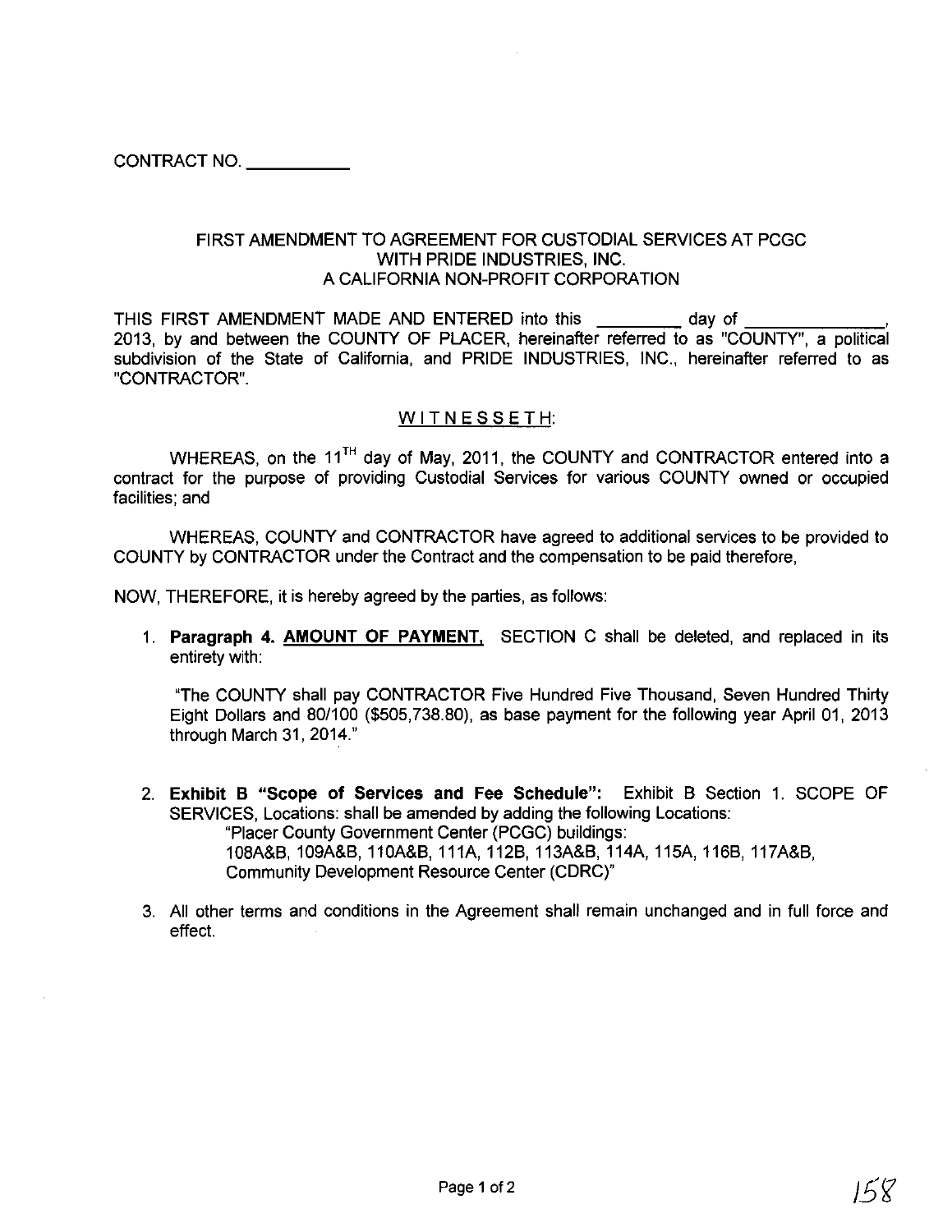IN WITNESS WHEREOF, the parties hereto have executed this Agreement the day and year first above written.

#### **COUNTY OF PLACER:**

Department of Facility Services

Pride Industries, Inc. CONTRACTOR:

DATE:<br>Peter Berghuis, Sr. Vice President, IFS Operations  $BY:$ **Integrated Facilities Services** 

Address: PRIDE Industries, Inc. Attn: Paul Nunez 10030 Foothills Blvd. Roseville, CA 95747-7102

#### APPROVED AS TO FORM

### APPROVED AS TO FUNDS

Counsel

County

T:\FAC\BUILDING MAINTENANCE\Custodial\Pride Amend\_01\RE Custodial at PCGCPride Ind. amendment\_files\PRIDE 2011 Contract\_Amendment NO 1.doc